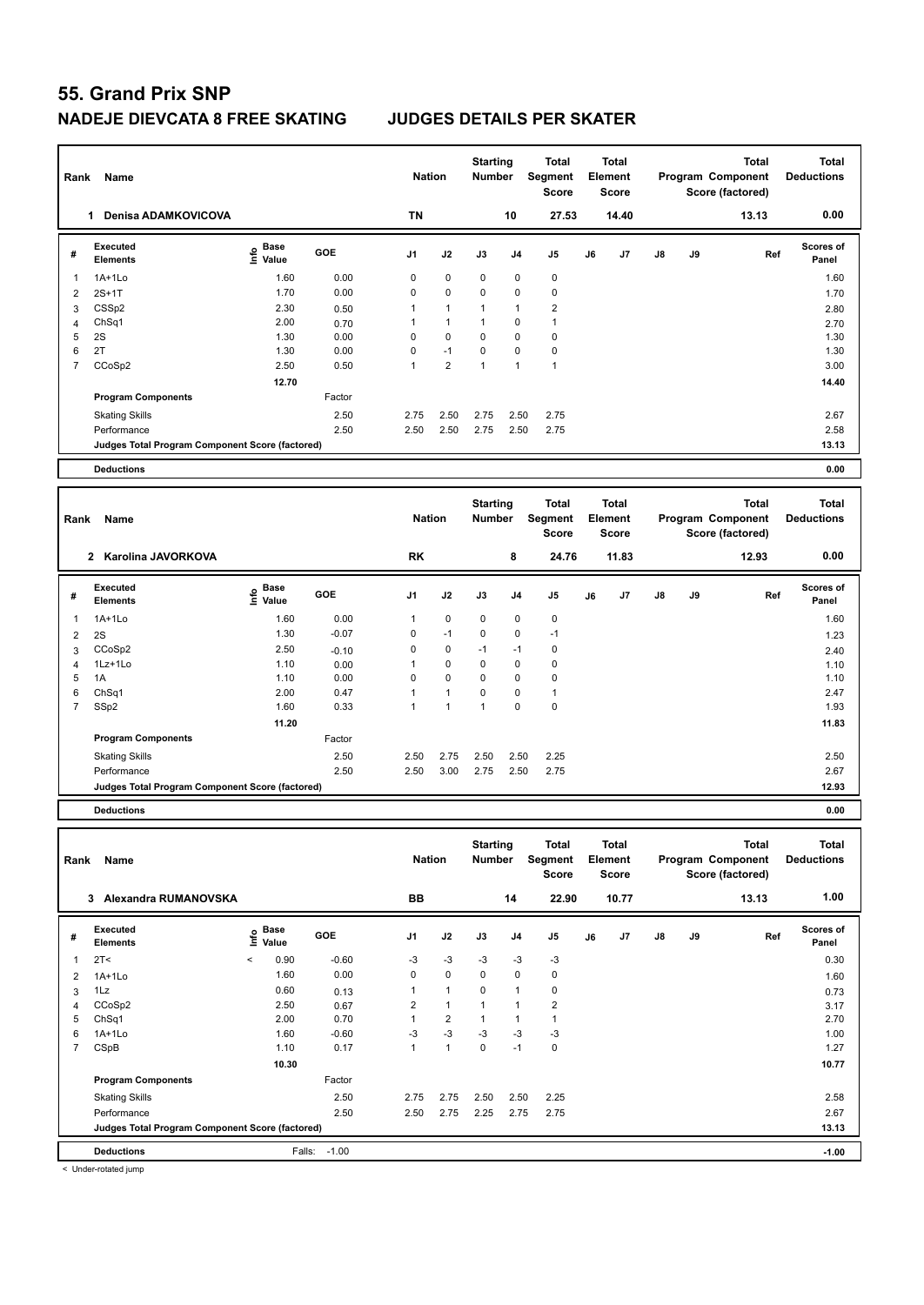| Rank           | Name                                            |         |                      |            | <b>Nation</b>  |                | <b>Starting</b><br><b>Number</b> |                | Total<br>Segment<br><b>Score</b> |    | <b>Total</b><br>Element<br><b>Score</b> |    |    | <b>Total</b><br>Program Component<br>Score (factored) | <b>Total</b><br><b>Deductions</b> |
|----------------|-------------------------------------------------|---------|----------------------|------------|----------------|----------------|----------------------------------|----------------|----------------------------------|----|-----------------------------------------|----|----|-------------------------------------------------------|-----------------------------------|
|                | 4 Scarlet ZMEKOVA                               |         |                      |            | <b>HAM</b>     |                |                                  | 16             | 22.17                            |    | 11.64                                   |    |    | 11.03                                                 | 0.50                              |
| #              | Executed<br><b>Elements</b>                     | Info    | <b>Base</b><br>Value | <b>GOE</b> | J <sub>1</sub> | J2             | J3                               | J <sub>4</sub> | J5                               | J6 | J7                                      | J8 | J9 | Ref                                                   | <b>Scores of</b><br>Panel         |
| 1              | ChSq1                                           |         | 2.00                 | 0.47       | 1              | $\overline{1}$ | $\mathbf 0$                      | $\mathbf 0$    | $\mathbf{1}$                     |    |                                         |    |    |                                                       | 2.47                              |
| $\overline{2}$ | $1A+1T$                                         |         | 1.50                 | 0.00       | 0              | $\mathbf 0$    | $\mathbf 0$                      | $-1$           | $\mathbf 0$                      |    |                                         |    |    |                                                       | 1.50                              |
| 3              | 2Lo<                                            | $\prec$ | 1.30                 | $-0.90$    | -3             | $-3$           | $-3$                             | $-3$           | $-3$                             |    |                                         |    |    |                                                       | 0.40                              |
| 4              | 1A+1Lo                                          |         | 1.60                 | 0.00       | 0              | $\mathbf 0$    | $\mathbf 0$                      | $\mathbf 0$    | $\mathbf 0$                      |    |                                         |    |    |                                                       | 1.60                              |
| 5              | CCoSp2                                          |         | 2.50                 | $-0.30$    | 0              | $-2$           | $-1$                             | $-1$           | $-1$                             |    |                                         |    |    |                                                       | 2.20                              |
| 6              | 2S<                                             | $\prec$ | 0.90                 | $-0.40$    | $-2$           | $-2$           | $-2$                             | $-2$           | $-2$                             |    |                                         |    |    |                                                       | 0.50                              |
| $\overline{7}$ | CSS <sub>p2</sub>                               |         | 2.30                 | 0.67       | 1              | $\overline{2}$ | $\overline{1}$                   | $\mathbf 0$    | $\overline{2}$                   |    |                                         |    |    |                                                       | 2.97                              |
|                |                                                 |         | 12.10                |            |                |                |                                  |                |                                  |    |                                         |    |    |                                                       | 11.64                             |
|                | <b>Program Components</b>                       |         |                      | Factor     |                |                |                                  |                |                                  |    |                                         |    |    |                                                       |                                   |
|                | <b>Skating Skills</b>                           |         |                      | 2.50       | 2.25           | 2.75           | 2.00                             | 2.00           | 2.00                             |    |                                         |    |    |                                                       | 2.08                              |
|                | Performance                                     |         |                      | 2.50       | 2.00           | 2.75           | 2.50                             | 2.00           | 2.50                             |    |                                         |    |    |                                                       | 2.33                              |
|                | Judges Total Program Component Score (factored) |         |                      |            |                |                |                                  |                |                                  |    |                                         |    |    |                                                       | 11.03                             |
|                | <b>Deductions</b>                               |         | Falls:               | $-0.50$    |                |                |                                  |                |                                  |    |                                         |    |    |                                                       | $-0.50$                           |

< Under-rotated jump

| Rank | Name                                            |         |                      |            | <b>Nation</b>  |                | <b>Starting</b><br><b>Number</b> |                | <b>Total</b><br>Segment<br><b>Score</b> |    | Total<br>Element<br><b>Score</b> |               |    | <b>Total</b><br>Program Component<br>Score (factored) | <b>Total</b><br><b>Deductions</b> |
|------|-------------------------------------------------|---------|----------------------|------------|----------------|----------------|----------------------------------|----------------|-----------------------------------------|----|----------------------------------|---------------|----|-------------------------------------------------------|-----------------------------------|
|      | 5<br><b>Karolina SVRCKOVA</b>                   |         |                      |            | <b>HAM</b>     |                |                                  | $\mathbf{1}$   | 22.00                                   |    | 10.20                            |               |    | 12.30                                                 | 0.50                              |
| #    | Executed<br><b>Elements</b>                     | ١m٥     | <b>Base</b><br>Value | <b>GOE</b> | J <sub>1</sub> | J2             | J3                               | J <sub>4</sub> | J <sub>5</sub>                          | J6 | J7                               | $\mathsf{J}8$ | J9 | Ref                                                   | <b>Scores of</b><br>Panel         |
| 1    | CCoSp1                                          |         | 2.00                 | 0.50       |                | $\overline{2}$ | 1                                | 1              | 1                                       |    |                                  |               |    |                                                       | 2.50                              |
| 2    | $2S+1T$                                         |         | 1.70                 | $-0.33$    | $-1$           | $-2$           | $-2$                             | $-2$           | $-1$                                    |    |                                  |               |    |                                                       | 1.37                              |
| 3    | 1A+1Lo+1Lo*                                     | $\star$ | 1.60                 | $-0.33$    | $-2$           | $-2$           | $-1$                             | $-2$           | $-1$                                    |    |                                  |               |    |                                                       | 1.27                              |
| 4    | 2S                                              |         | 1.30                 | $-0.60$    | $-3$           | $-3$           | $-3$                             | $-3$           | $-3$                                    |    |                                  |               |    |                                                       | 0.70                              |
| 5    | ChSq1                                           |         | 2.00                 | 0.23       |                | $\mathbf 0$    | 0                                | 1              | 0                                       |    |                                  |               |    |                                                       | 2.23                              |
| 6    | 1Lz                                             |         | 0.60                 | $-0.07$    | 0              | $-1$           | $-1$                             | 0              | $-1$                                    |    |                                  |               |    |                                                       | 0.53                              |
| 7    | SSp2                                            |         | 1.60                 | 0.00       |                | 0              | $\Omega$                         | $\mathbf 0$    | 0                                       |    |                                  |               |    |                                                       | 1.60                              |
|      |                                                 |         | 10.80                |            |                |                |                                  |                |                                         |    |                                  |               |    |                                                       | 10.20                             |
|      | <b>Program Components</b>                       |         |                      | Factor     |                |                |                                  |                |                                         |    |                                  |               |    |                                                       |                                   |
|      | <b>Skating Skills</b>                           |         |                      | 2.50       | 2.50           | 2.25           | 2.75                             | 2.50           | 2.25                                    |    |                                  |               |    |                                                       | 2.42                              |
|      | Performance                                     |         |                      | 2.50       | 2.50           | 2.50           | 2.50                             | 2.50           | 2.50                                    |    |                                  |               |    |                                                       | 2.50                              |
|      | Judges Total Program Component Score (factored) |         |                      |            |                |                |                                  |                |                                         |    |                                  |               |    |                                                       | 12.30                             |
|      | <b>Deductions</b>                               |         | Falls:               | $-0.50$    |                |                |                                  |                |                                         |    |                                  |               |    |                                                       | $-0.50$                           |

\* Invalid element

| Rank           | Name                                            |                                           |            | <b>Nation</b>  |                | <b>Starting</b><br><b>Number</b> |                | Total<br>Segment<br><b>Score</b> |    | <b>Total</b><br>Element<br><b>Score</b> |    |    | <b>Total</b><br>Program Component<br>Score (factored) | <b>Total</b><br><b>Deductions</b> |
|----------------|-------------------------------------------------|-------------------------------------------|------------|----------------|----------------|----------------------------------|----------------|----------------------------------|----|-----------------------------------------|----|----|-------------------------------------------------------|-----------------------------------|
|                | 6 Lorna MACKOVA                                 |                                           |            | <b>KEK</b>     |                |                                  | 4              | 21.23                            |    | 10.27                                   |    |    | 11.46                                                 | 0.50                              |
| #              | Executed<br><b>Elements</b>                     | $\frac{e}{E}$ Base<br>$\frac{E}{E}$ Value | <b>GOE</b> | J <sub>1</sub> | J2             | J3                               | J <sub>4</sub> | J5                               | J6 | J7                                      | J8 | J9 | Ref                                                   | <b>Scores of</b><br>Panel         |
|                | CCoSp2                                          | 2.50                                      | 0.50       |                | $\overline{1}$ | 1                                | $\overline{1}$ | 1                                |    |                                         |    |    |                                                       | 3.00                              |
| 2              | 1A                                              | 1.10                                      | $-0.60$    | -3             | $-3$           | $-3$                             | $-3$           | $-3$                             |    |                                         |    |    |                                                       | 0.50                              |
| 3              | 1Lz                                             | 0.60                                      | 0.20       | 1              | $-1$           | 1                                | $\overline{1}$ | 1                                |    |                                         |    |    |                                                       | 0.80                              |
| 4              | Ch <sub>Sq1</sub>                               | 2.00                                      | 0.00       | 0              | $\mathbf 0$    | 0                                |                | 0                                |    |                                         |    |    |                                                       | 2.00                              |
| 5              | $1A+1T$                                         | 1.50                                      | 0.07       |                | 0              | 0                                | 0              | 1                                |    |                                         |    |    |                                                       | 1.57                              |
| 6              | 1Lz+1Lo                                         | 1.10                                      | 0.00       |                | $-1$           | $\pmb{0}$                        | $\mathbf 0$    | $\mathbf 0$                      |    |                                         |    |    |                                                       | 1.10                              |
| $\overline{7}$ | SSp1                                            | 1.30                                      | 0.00       | 0              | $\overline{1}$ | $\mathbf 0$                      | $\mathbf 0$    | $-1$                             |    |                                         |    |    |                                                       | 1.30                              |
|                |                                                 | 10.10                                     |            |                |                |                                  |                |                                  |    |                                         |    |    |                                                       | 10.27                             |
|                | <b>Program Components</b>                       |                                           | Factor     |                |                |                                  |                |                                  |    |                                         |    |    |                                                       |                                   |
|                | <b>Skating Skills</b>                           |                                           | 2.50       | 2.25           | 2.25           | 2.25                             | 2.25           | 2.25                             |    |                                         |    |    |                                                       | 2.25                              |
|                | Performance                                     |                                           | 2.50       | 2.50           | 2.50           | 2.25                             | 2.25           | 2.25                             |    |                                         |    |    |                                                       | 2.33                              |
|                | Judges Total Program Component Score (factored) |                                           |            |                |                |                                  |                |                                  |    |                                         |    |    |                                                       | 11.46                             |
|                | <b>Deductions</b>                               | Falls:                                    | $-0.50$    |                |                |                                  |                |                                  |    |                                         |    |    |                                                       | $-0.50$                           |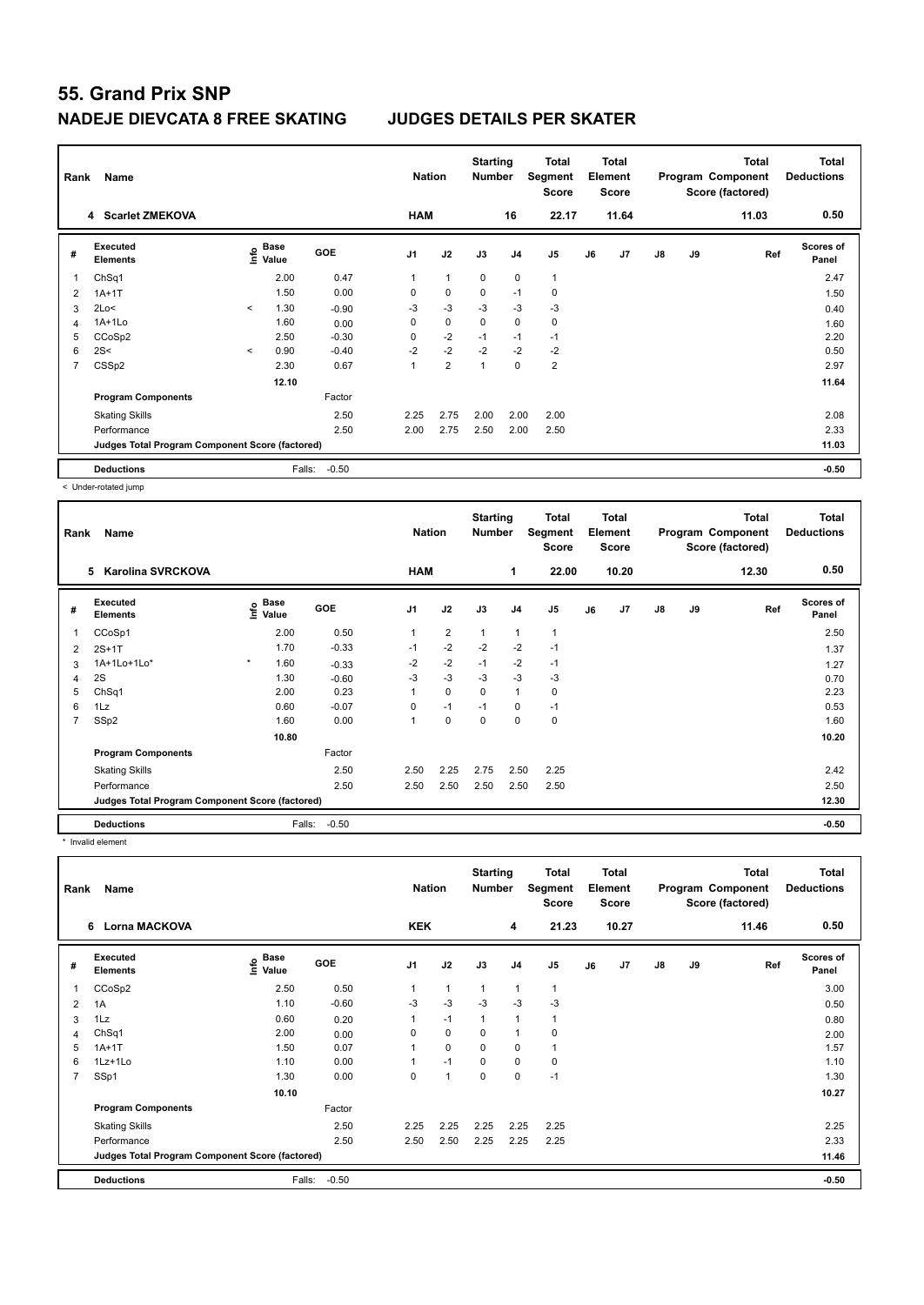| Rank | Name                                            |      |                      |            | <b>Nation</b>  |                | <b>Starting</b><br><b>Number</b> |                | Total<br>Segment<br><b>Score</b> |    | <b>Total</b><br>Element<br><b>Score</b> |               |    | <b>Total</b><br>Program Component<br>Score (factored) | <b>Total</b><br><b>Deductions</b> |
|------|-------------------------------------------------|------|----------------------|------------|----------------|----------------|----------------------------------|----------------|----------------------------------|----|-----------------------------------------|---------------|----|-------------------------------------------------------|-----------------------------------|
|      | <b>Lucia CERMAKOVA</b><br>7                     |      |                      |            | <b>HAM</b>     |                |                                  | 5              | 20.87                            |    | 11.19                                   |               |    | 11.68                                                 | 2.00                              |
| #    | Executed<br><b>Elements</b>                     | lnfo | <b>Base</b><br>Value | <b>GOE</b> | J <sub>1</sub> | J2             | J3                               | J <sub>4</sub> | J5                               | J6 | J7                                      | $\mathsf{J}8$ | J9 | Ref                                                   | <b>Scores of</b><br>Panel         |
| 1    | $1A+1Lo$                                        |      | 1.60                 | 0.13       | 1              | $\overline{1}$ | $\Omega$                         | $\mathbf 0$    | $\mathbf{1}$                     |    |                                         |               |    |                                                       | 1.73                              |
| 2    | 2Lo                                             |      | 1.80                 | $-0.90$    | $-3$           | $-3$           | $-3$                             | $-3$           | $-3$                             |    |                                         |               |    |                                                       | 0.90                              |
| 3    | $2S+1T<<$                                       | <<   | 1.30                 | $-0.40$    | $-2$           | $-2$           | $-2$                             | $-2$           | $-2$                             |    |                                         |               |    |                                                       | 0.90                              |
| 4    | CCoSp2                                          |      | 2.50                 | $-0.40$    | $-2$           | $-2$           | $-1$                             | $-1$           | $\mathbf 0$                      |    |                                         |               |    |                                                       | 2.10                              |
| 5    | ChSq1                                           |      | 2.00                 | 0.23       |                | $\mathbf 0$    | 0                                | $\overline{1}$ | 0                                |    |                                         |               |    |                                                       | 2.23                              |
| 6    | 2S                                              |      | 1.30                 | $-0.60$    | -3             | $-3$           | $-3$                             | -3             | -3                               |    |                                         |               |    |                                                       | 0.70                              |
| 7    | CSS <sub>p2</sub>                               |      | 2.30                 | 0.33       | 1              | $\overline{1}$ | $\mathbf 0$                      | $\mathbf 0$    | $\overline{2}$                   |    |                                         |               |    |                                                       | 2.63                              |
|      |                                                 |      | 12.80                |            |                |                |                                  |                |                                  |    |                                         |               |    |                                                       | 11.19                             |
|      | <b>Program Components</b>                       |      |                      | Factor     |                |                |                                  |                |                                  |    |                                         |               |    |                                                       |                                   |
|      | <b>Skating Skills</b>                           |      |                      | 2.50       | 2.25           | 2.50           | 2.25                             | 2.25           | 2.25                             |    |                                         |               |    |                                                       | 2.25                              |
|      | Performance                                     |      |                      | 2.50       | 2.25           | 2.50           | 2.75                             | 2.25           | 2.50                             |    |                                         |               |    |                                                       | 2.42                              |
|      | Judges Total Program Component Score (factored) |      |                      |            |                |                |                                  |                |                                  |    |                                         |               |    |                                                       | 11.68                             |
|      | <b>Deductions</b>                               |      | Falls:               | $-1.00$    |                |                | Costume failure:                 |                | $-1.00$                          |    |                                         |               |    |                                                       | $-2.00$                           |

<< Downgraded jump

| Rank | Name                                            |                       |            | <b>Nation</b>  |              | <b>Starting</b><br><b>Number</b> |                | Total<br>Segment<br><b>Score</b> |    | <b>Total</b><br>Element<br><b>Score</b> |               |    | <b>Total</b><br>Program Component<br>Score (factored) | <b>Total</b><br><b>Deductions</b> |
|------|-------------------------------------------------|-----------------------|------------|----------------|--------------|----------------------------------|----------------|----------------------------------|----|-----------------------------------------|---------------|----|-------------------------------------------------------|-----------------------------------|
|      | <b>Livia CHALUPSKA</b><br>8                     |                       |            | DT             |              |                                  | $\overline{7}$ | 19.97                            |    | 8.67                                    |               |    | 12.30                                                 | 1.00                              |
| #    | <b>Executed</b><br><b>Elements</b>              | Base<br>lnfo<br>Value | <b>GOE</b> | J <sub>1</sub> | J2           | J3                               | J <sub>4</sub> | J <sub>5</sub>                   | J6 | J7                                      | $\mathsf{J}8$ | J9 | Ref                                                   | <b>Scores of</b><br>Panel         |
| 1    | 1A+1Lo                                          | 1.60                  | 0.20       |                | $\mathbf{1}$ | $\mathbf{1}$                     | $\mathbf{1}$   | $\mathbf{1}$                     |    |                                         |               |    |                                                       | 1.80                              |
| 2    | CCoSp1                                          | 2.00                  | 0.00       | 0              | $\mathbf 0$  | $\mathbf 0$                      | $\mathbf 0$    | $\mathbf 0$                      |    |                                         |               |    |                                                       | 2.00                              |
| 3    | $1Lz+1Lo$                                       | 1.10                  | 0.07       |                | 0            | $\mathbf 0$                      | 0              |                                  |    |                                         |               |    |                                                       | 1.17                              |
| 4    | Ch <sub>Sq1</sub>                               | 2.00                  | $-1.50$    | $-1$           | $-3$         | $-3$                             | $-3$           | $-3$                             |    |                                         |               |    |                                                       | 0.50                              |
| 5    | 1A                                              | 1.10                  | 0.00       | 0              | 0            | $\mathbf 0$                      | 0              | 0                                |    |                                         |               |    |                                                       | 1.10                              |
| 6    | 2S                                              | 1.30                  | $-0.60$    | $-3$           | $-3$         | $-3$                             | $-3$           | $-3$                             |    |                                         |               |    |                                                       | 0.70                              |
| 7    | CSp1                                            | 1.40                  | 0.00       | 0              | 0            | $\mathbf 0$                      | 0              | $-1$                             |    |                                         |               |    |                                                       | 1.40                              |
|      |                                                 | 10.50                 |            |                |              |                                  |                |                                  |    |                                         |               |    |                                                       | 8.67                              |
|      | <b>Program Components</b>                       |                       | Factor     |                |              |                                  |                |                                  |    |                                         |               |    |                                                       |                                   |
|      | <b>Skating Skills</b>                           |                       | 2.50       | 2.50           | 2.50         | 2.50                             | 2.50           | 2.50                             |    |                                         |               |    |                                                       | 2.50                              |
|      | Performance                                     |                       | 2.50       | 2.25           | 2.50         | 2.50                             | 2.50           | 2.25                             |    |                                         |               |    |                                                       | 2.42                              |
|      | Judges Total Program Component Score (factored) |                       |            |                |              |                                  |                |                                  |    |                                         |               |    |                                                       | 12.30                             |
|      | <b>Deductions</b>                               | Falls:                | $-1.00$    |                |              |                                  |                |                                  |    |                                         |               |    |                                                       | $-1.00$                           |

| Rank           | Name                                            |                                  |         | <b>Nation</b> |              | <b>Starting</b><br><b>Number</b> |             | <b>Total</b><br>Segment<br><b>Score</b> |    | Total<br>Element<br><b>Score</b> |               |    | <b>Total</b><br>Program Component<br>Score (factored) | Total<br><b>Deductions</b> |
|----------------|-------------------------------------------------|----------------------------------|---------|---------------|--------------|----------------------------------|-------------|-----------------------------------------|----|----------------------------------|---------------|----|-------------------------------------------------------|----------------------------|
|                | Romana LEHOCKA<br>9                             |                                  |         | <b>TT</b>     |              |                                  | 9           | 18.80                                   |    | 8.54                             |               |    | 11.26                                                 | 1.00                       |
| #              | Executed<br><b>Elements</b>                     | <b>Base</b><br>e Base<br>⊆ Value | GOE     | J1            | J2           | J3                               | J4          | J <sub>5</sub>                          | J6 | J7                               | $\mathsf{J}8$ | J9 | Ref                                                   | <b>Scores of</b><br>Panel  |
|                | $1A+1Lo$                                        | 1.60                             | $-0.13$ | 0             | $-1$         | $-1$                             | $-1$        | $\mathbf 0$                             |    |                                  |               |    |                                                       | 1.47                       |
| 2              | CoSp1V                                          | 1.30                             | $-0.90$ | $-2$          | $-3$         | $-3$                             | $-3$        | $-3$                                    |    |                                  |               |    |                                                       | 0.40                       |
| 3              | ChSq1                                           | 2.00                             | 0.47    | 0             | $\mathbf{1}$ | $\mathbf{1}$                     | $\mathbf 0$ | $\mathbf{1}$                            |    |                                  |               |    |                                                       | 2.47                       |
| 4              | $2S+1T$                                         | 1.70                             | $-0.20$ | $-1$          | $-1$         | 0                                | $-1$        | $-1$                                    |    |                                  |               |    |                                                       | 1.50                       |
| 5              | 2S                                              | 1.30                             | $-0.60$ | $-3$          | $-3$         | $-3$                             | $-3$        | $-3$                                    |    |                                  |               |    |                                                       | 0.70                       |
| 6              | SSp1                                            | 1.30                             | $-0.40$ | $-3$          | $-1$         | $-1$                             | $-1$        | $-2$                                    |    |                                  |               |    |                                                       | 0.90                       |
| $\overline{7}$ | 1A                                              | 1.10                             | 0.00    | 0             | 0            | 0                                | $\Omega$    | $\mathbf{1}$                            |    |                                  |               |    |                                                       | 1.10                       |
|                |                                                 | 10.30                            |         |               |              |                                  |             |                                         |    |                                  |               |    |                                                       | 8.54                       |
|                | <b>Program Components</b>                       |                                  | Factor  |               |              |                                  |             |                                         |    |                                  |               |    |                                                       |                            |
|                | <b>Skating Skills</b>                           |                                  | 2.50    | 2.25          | 2.50         | 2.25                             | 2.25        | 2.25                                    |    |                                  |               |    |                                                       | 2.25                       |
|                | Performance                                     |                                  | 2.50    | 2.25          | 2.25         | 2.25                             | 2.25        | 3.00                                    |    |                                  |               |    |                                                       | 2.25                       |
|                | Judges Total Program Component Score (factored) |                                  |         |               |              |                                  |             |                                         |    |                                  |               |    |                                                       | 11.26                      |
|                | <b>Deductions</b>                               | Falls:                           | $-1.00$ |               |              |                                  |             |                                         |    |                                  |               |    |                                                       | $-1.00$                    |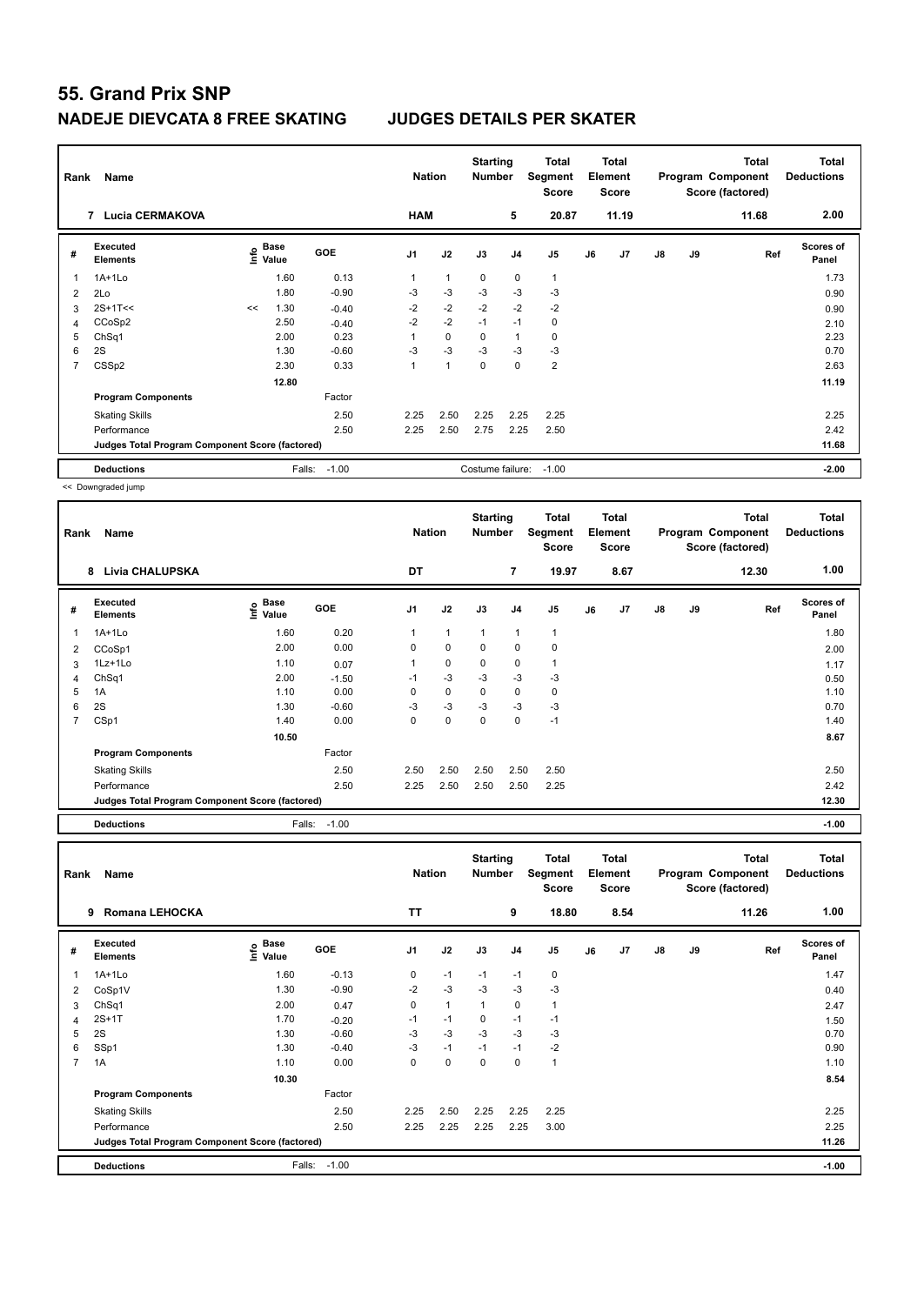| Rank           | Name                                            |         |               |         | <b>Nation</b>  |                | <b>Starting</b><br>Number |                | Total<br>Segment<br><b>Score</b> |    | <b>Total</b><br>Element<br>Score |    |    | <b>Total</b><br>Program Component<br>Score (factored) | <b>Total</b><br><b>Deductions</b> |
|----------------|-------------------------------------------------|---------|---------------|---------|----------------|----------------|---------------------------|----------------|----------------------------------|----|----------------------------------|----|----|-------------------------------------------------------|-----------------------------------|
| 10             | <b>Maria MIKLOVICOVA</b>                        |         |               |         | <b>BAK</b>     |                |                           | 13             | 17.38                            |    | 8.00                             |    |    | 9.38                                                  | 0.00                              |
| #              | Executed<br><b>Elements</b>                     | ١nfo    | Base<br>Value | GOE     | J <sub>1</sub> | J2             | J3                        | J <sub>4</sub> | J5                               | J6 | J7                               | J8 | J9 | Ref                                                   | <b>Scores of</b><br>Panel         |
| 1              | 1F+1A<+SEQ                                      | $\prec$ | 1.04          | $-0.40$ | $-2$           | $-3$           | $-2$                      | $-2$           | $-2$                             |    |                                  |    |    |                                                       | 0.64                              |
| $\overline{2}$ | 1Lo                                             |         | 0.50          | 0.00    | 0              | $\mathbf 0$    | 0                         | 0              | $\mathbf{1}$                     |    |                                  |    |    |                                                       | 0.50                              |
| 3              | $1Lz+1T$                                        |         | 1.00          | $-0.07$ | 0              | $-2$           | $-1$                      | 0              | $-1$                             |    |                                  |    |    |                                                       | 0.93                              |
| 4              | 1F                                              |         | 0.50          | 0.00    | 0              | $\mathbf 0$    | $\mathbf 0$               | $\mathbf 0$    | $\mathbf{1}$                     |    |                                  |    |    |                                                       | 0.50                              |
| 5              | SSpB                                            |         | 1.10          | 0.50    |                | $\overline{1}$ | $\overline{1}$            | $\mathbf{1}$   | 0                                |    |                                  |    |    |                                                       | 1.60                              |
| 6              | Ch <sub>Sq1</sub>                               |         | 2.00          | 0.00    |                | $\mathbf 0$    | $\mathbf 0$               | $\mathbf 0$    | 0                                |    |                                  |    |    |                                                       | 2.00                              |
| 7              | CoSpB                                           |         | 1.50          | 0.33    |                | $\overline{1}$ | $\mathbf 0$               | $\mathbf 0$    | $\mathbf{1}$                     |    |                                  |    |    |                                                       | 1.83                              |
|                |                                                 |         | 7.64          |         |                |                |                           |                |                                  |    |                                  |    |    |                                                       | 8.00                              |
|                | <b>Program Components</b>                       |         |               | Factor  |                |                |                           |                |                                  |    |                                  |    |    |                                                       |                                   |
|                | <b>Skating Skills</b>                           |         |               | 2.50    | 2.00           | 1.50           | 1.75                      | 1.75           | 1.75                             |    |                                  |    |    |                                                       | 1.75                              |
|                | Performance                                     |         |               | 2.50    | 2.00           | 1.50           | 2.25                      | 1.75           | 2.25                             |    |                                  |    |    |                                                       | 2.00                              |
|                | Judges Total Program Component Score (factored) |         |               |         |                |                |                           |                |                                  |    |                                  |    |    |                                                       | 9.38                              |
|                | <b>Deductions</b>                               |         |               |         |                |                |                           |                |                                  |    |                                  |    |    |                                                       | 0.00                              |

< Under-rotated jump

| Rank           | Name                                            |                                                                               |         | <b>Nation</b>  |             | <b>Starting</b><br><b>Number</b> |              | Total<br>Segment<br><b>Score</b> |    | <b>Total</b><br>Element<br><b>Score</b> |    |    | Total<br>Program Component<br>Score (factored) | <b>Total</b><br><b>Deductions</b> |
|----------------|-------------------------------------------------|-------------------------------------------------------------------------------|---------|----------------|-------------|----------------------------------|--------------|----------------------------------|----|-----------------------------------------|----|----|------------------------------------------------|-----------------------------------|
|                | <b>Antonina PRASOLOVA</b><br>11                 |                                                                               |         | <b>BAS</b>     |             |                                  | 6            | 16.79                            |    | 6.16                                    |    |    | 10.63                                          | 0.00                              |
| #              | <b>Executed</b><br><b>Elements</b>              | $\overset{\circ}{\text{\sf E}}$ Base<br>$\overset{\circ}{\text{\sf E}}$ Value | GOE     | J <sub>1</sub> | J2          | J3                               | J4           | J5                               | J6 | J <sub>7</sub>                          | J8 | J9 | Ref                                            | <b>Scores of</b><br>Panel         |
| 1              | <b>USpB</b>                                     | 1.00                                                                          | $-0.30$ | $-1$           | $-2$        | $-1$                             | $-1$         | $-1$                             |    |                                         |    |    |                                                | 0.70                              |
| 2              | $1S+1Lo$                                        | 0.90                                                                          | 0.00    | 0              | $\mathbf 0$ | 0                                | $\mathbf 0$  | 0                                |    |                                         |    |    |                                                | 0.90                              |
| 3              | 1F+Lo                                           | 0.50                                                                          | $-0.17$ | -2             | $-3$        | $-1$                             | $-1$         | $-2$                             |    |                                         |    |    |                                                | 0.33                              |
| 4              | CoSpBV                                          | 1.10                                                                          | $-0.10$ | 0              | $-1$        | 0                                | 0            | $-1$                             |    |                                         |    |    |                                                | 1.00                              |
| 5              | ChSq1                                           | 2.00                                                                          | 0.23    |                | $\mathbf 0$ | $\mathbf 0$                      | $\mathbf{1}$ | 0                                |    |                                         |    |    |                                                | 2.23                              |
| 6              | 1F                                              | 0.50                                                                          | 0.00    |                | $\mathbf 0$ | $\mathbf 0$                      | $\mathbf 0$  | $\pmb{0}$                        |    |                                         |    |    |                                                | 0.50                              |
| $\overline{7}$ | 1Lz                                             | 0.60                                                                          | $-0.10$ | 0              | $-1$        | $-1$                             | $-1$         | $-1$                             |    |                                         |    |    |                                                | 0.50                              |
|                |                                                 | 6.60                                                                          |         |                |             |                                  |              |                                  |    |                                         |    |    |                                                | 6.16                              |
|                | <b>Program Components</b>                       |                                                                               | Factor  |                |             |                                  |              |                                  |    |                                         |    |    |                                                |                                   |
|                | <b>Skating Skills</b>                           |                                                                               | 2.50    | 2.00           | 1.75        | 2.00                             | 2.00         | 2.00                             |    |                                         |    |    |                                                | 2.00                              |
|                | Performance                                     |                                                                               | 2.50    | 2.25           | 2.00        | 2.25                             | 2.50         | 2.25                             |    |                                         |    |    |                                                | 2.25                              |
|                | Judges Total Program Component Score (factored) |                                                                               |         |                |             |                                  |              |                                  |    |                                         |    |    |                                                | 10.63                             |
|                |                                                 |                                                                               |         |                |             |                                  |              |                                  |    |                                         |    |    |                                                |                                   |

**Deductions 0.00**

| Rank           | Name                                            |   |                                  |            | <b>Nation</b> |             | <b>Starting</b><br><b>Number</b> |                | <b>Total</b><br>Segment<br><b>Score</b> |    | <b>Total</b><br>Element<br><b>Score</b> |               |    | <b>Total</b><br>Program Component<br>Score (factored) | <b>Total</b><br><b>Deductions</b> |
|----------------|-------------------------------------------------|---|----------------------------------|------------|---------------|-------------|----------------------------------|----------------|-----------------------------------------|----|-----------------------------------------|---------------|----|-------------------------------------------------------|-----------------------------------|
|                | <b>Sona NEMCOVA</b><br>12                       |   |                                  |            | <b>ZVM</b>    |             |                                  | 3              | 16.55                                   |    | 7.59                                    |               |    | 8.96                                                  | 0.00                              |
| #              | <b>Executed</b><br><b>Elements</b>              |   | <b>Base</b><br>e Base<br>⊆ Value | <b>GOE</b> | J1            | J2          | J3                               | J <sub>4</sub> | J <sub>5</sub>                          | J6 | J <sub>7</sub>                          | $\mathsf{J}8$ | J9 | Ref                                                   | <b>Scores of</b><br>Panel         |
| 1              | Ch <sub>Sq1</sub>                               |   | 2.00                             | 0.23       | 1             | $\mathbf 0$ | $\mathbf 0$                      | 1              | $\mathbf 0$                             |    |                                         |               |    |                                                       | 2.23                              |
| 2              | $1Lz+1Lo$                                       |   | 1.10                             | $-0.10$    | $-1$          | $-2$        | $-1$                             | $-1$           | $-1$                                    |    |                                         |               |    |                                                       | 1.00                              |
| 3              | $1F+1Lo$                                        |   | 1.00                             | $-0.07$    | $-1$          | $-1$        | 0                                | 0              | $-1$                                    |    |                                         |               |    |                                                       | 0.93                              |
| 4              | SSp1                                            |   | 1.30                             | 0.00       | 0             | $\mathbf 0$ | $\Omega$                         | $\Omega$       | 0                                       |    |                                         |               |    |                                                       | 1.30                              |
| 5              | 1F                                              |   | 0.50                             | $-0.10$    | $-2$          | $-1$        | $-1$                             | $-1$           | $-1$                                    |    |                                         |               |    |                                                       | 0.40                              |
| 6              | CCoSpB                                          |   | 1.70                             | $-0.30$    | $-1$          | $-2$        | $-1$                             | $-1$           | 0                                       |    |                                         |               |    |                                                       | 1.40                              |
| $\overline{7}$ | 1Lze                                            | e | 0.50                             | $-0.17$    | $-2$          | $-2$        | $-1$                             | $-1$           | $-2$                                    |    |                                         |               |    |                                                       | 0.33                              |
|                |                                                 |   | 8.10                             |            |               |             |                                  |                |                                         |    |                                         |               |    |                                                       | 7.59                              |
|                | <b>Program Components</b>                       |   |                                  | Factor     |               |             |                                  |                |                                         |    |                                         |               |    |                                                       |                                   |
|                | <b>Skating Skills</b>                           |   |                                  | 2.50       | 2.00          | 1.50        | 1.50                             | 2.00           | 1.75                                    |    |                                         |               |    |                                                       | 1.75                              |
|                | Performance                                     |   |                                  | 2.50       | 1.75          | 1.75        | 1.75                             | 2.00           | 2.00                                    |    |                                         |               |    |                                                       | 1.83                              |
|                | Judges Total Program Component Score (factored) |   |                                  |            |               |             |                                  |                |                                         |    |                                         |               |    |                                                       | 8.96                              |
|                | <b>Deductions</b>                               |   |                                  |            |               |             |                                  |                |                                         |    |                                         |               |    |                                                       | 0.00                              |

e Wrong edge ! Not clear edge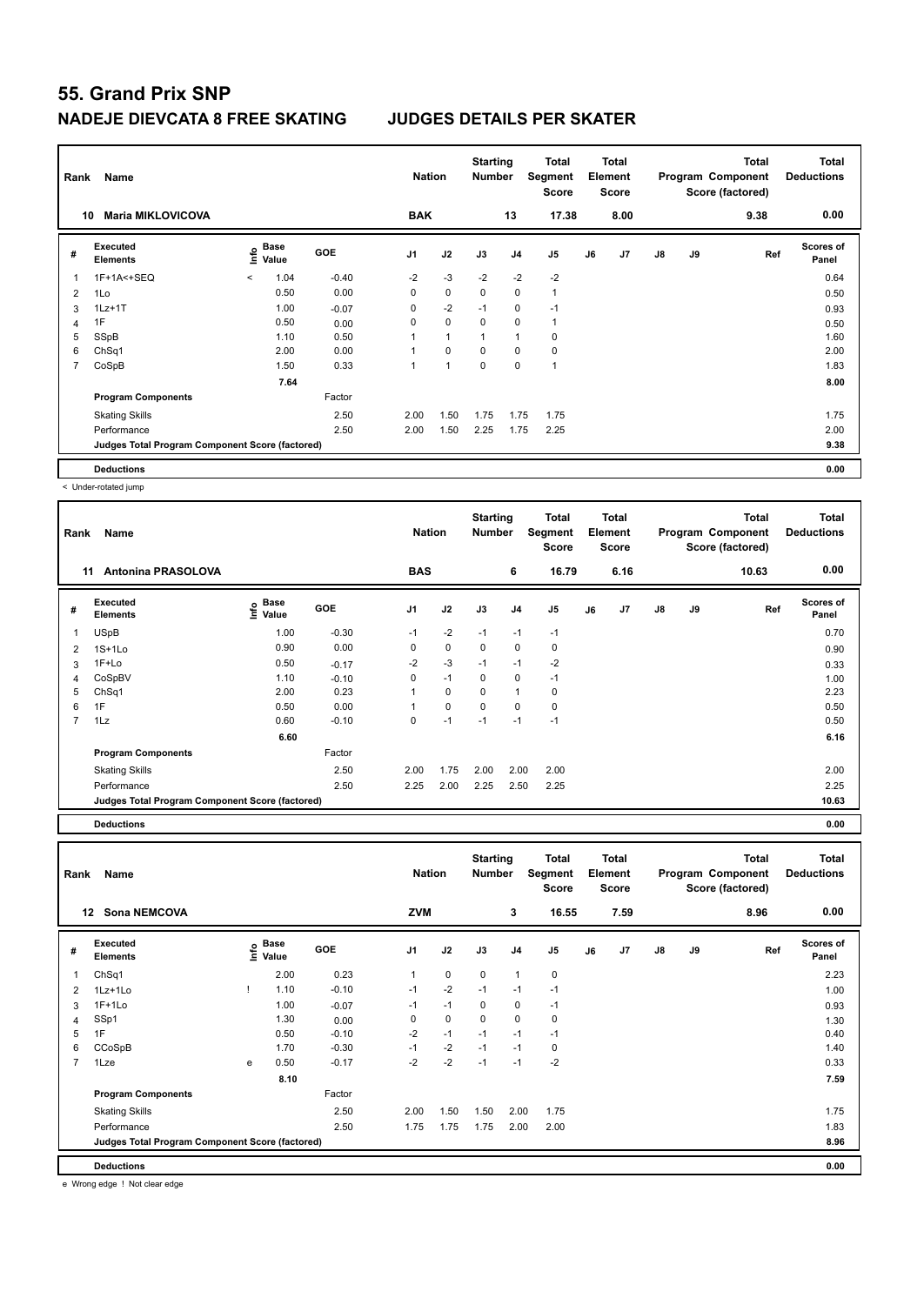| Rank           | <b>Name</b>                                     |                                  |         | <b>Nation</b>  |             | <b>Starting</b><br><b>Number</b> |             | <b>Total</b><br>Segment<br><b>Score</b> |    | <b>Total</b><br>Element<br><b>Score</b> |               |    | <b>Total</b><br>Program Component<br>Score (factored) | Total<br><b>Deductions</b>        |
|----------------|-------------------------------------------------|----------------------------------|---------|----------------|-------------|----------------------------------|-------------|-----------------------------------------|----|-----------------------------------------|---------------|----|-------------------------------------------------------|-----------------------------------|
|                | Zuzana DRABIKOVA<br>13                          |                                  |         | ZAK            |             |                                  | 15          | 15.66                                   |    | 6.90                                    |               |    | 8.76                                                  | 0.00                              |
| #              | <b>Executed</b><br><b>Elements</b>              | <b>Base</b><br>e Base<br>⊆ Value | GOE     | J <sub>1</sub> | J2          | J3                               | J4          | J <sub>5</sub>                          | J6 | J <sub>7</sub>                          | $\mathsf{J}8$ | J9 | Ref                                                   | <b>Scores of</b><br>Panel         |
|                | 1Lz                                             | 0.60                             | 0.00    | $\mathbf{1}$   | $\mathbf 0$ | $\mathbf 0$                      | $\mathbf 0$ | $\pmb{0}$                               |    |                                         |               |    |                                                       | 0.60                              |
| 2              | <b>USpB</b>                                     | 1.00                             | 0.00    | 0              | $\mathbf 0$ | $\mathbf 0$                      | 0           | $\mathbf 0$                             |    |                                         |               |    |                                                       | 1.00                              |
| 3              | $1F+1Lo$                                        | 1.00                             | 0.00    | 0              | 0           | 0                                | 0           | 0                                       |    |                                         |               |    |                                                       | 1.00                              |
| 4              | 1F                                              | 0.50                             | 0.00    | 0              | $\mathbf 0$ | $\mathbf 0$                      | 0           | $\mathbf 0$                             |    |                                         |               |    |                                                       | 0.50                              |
| 5              | Ch <sub>Sq1</sub>                               | 2.00                             | 0.00    | 0              | $\mathbf 0$ | 0                                | 0           | 0                                       |    |                                         |               |    |                                                       | 2.00                              |
| 6              | $1S+1Lo$                                        | 0.90                             | 0.00    | 0              | $-1$        | 0                                | 0           | 0                                       |    |                                         |               |    |                                                       | 0.90                              |
| $\overline{7}$ | CoSpBV                                          | 1.10                             | $-0.20$ | $-2$           | $-1$        | $\Omega$                         | $-1$        | $\mathbf 0$                             |    |                                         |               |    |                                                       | 0.90                              |
|                |                                                 | 7.10                             |         |                |             |                                  |             |                                         |    |                                         |               |    |                                                       | 6.90                              |
|                | <b>Program Components</b>                       |                                  | Factor  |                |             |                                  |             |                                         |    |                                         |               |    |                                                       |                                   |
|                | <b>Skating Skills</b>                           |                                  | 2.50    | 2.00           | 1.50        | 1.50                             | 1.75        | 1.75                                    |    |                                         |               |    |                                                       | 1.67                              |
|                | Performance                                     |                                  | 2.50    | 2.25           | 1.50        | 1.75                             | 1.75        | 2.00                                    |    |                                         |               |    |                                                       | 1.83                              |
|                | Judges Total Program Component Score (factored) |                                  |         |                |             |                                  |             |                                         |    |                                         |               |    |                                                       | 8.76                              |
|                | <b>Deductions</b>                               |                                  |         |                |             |                                  |             |                                         |    |                                         |               |    |                                                       | 0.00                              |
|                |                                                 |                                  |         |                |             |                                  |             |                                         |    |                                         |               |    |                                                       |                                   |
| Rank           | Name                                            |                                  |         | <b>Nation</b>  |             | <b>Starting</b><br><b>Number</b> |             | <b>Total</b><br>Segment                 |    | <b>Total</b><br>Element                 |               |    | <b>Total</b><br>Program Component                     | <b>Total</b><br><b>Deductions</b> |

| Rank           | Name                                            |    |                           |         | <b>Nation</b>            |                          | <b>Number</b> |              | Segment<br>Score |    | Element<br><b>Score</b> |    |    | Program Component<br>Score (factored) | <b>Deductions</b>         |
|----------------|-------------------------------------------------|----|---------------------------|---------|--------------------------|--------------------------|---------------|--------------|------------------|----|-------------------------|----|----|---------------------------------------|---------------------------|
|                | Sofia MOTOLOVA<br>14                            |    |                           |         | <b>PUK</b>               |                          |               | $\mathbf{2}$ | 15.53            |    | 6.77                    |    |    | 8.76                                  | 0.00                      |
| #              | Executed<br><b>Elements</b>                     |    | Base<br>e Base<br>⊆ Value | GOE     | J <sub>1</sub>           | J2                       | J3            | J4           | J <sub>5</sub>   | J6 | J <sub>7</sub>          | J8 | J9 | Ref                                   | <b>Scores of</b><br>Panel |
| $\overline{1}$ | 1Lz                                             |    | 0.60                      | $-0.07$ | 0                        | $-3$                     | $-1$          | 0            | $-1$             |    |                         |    |    |                                       | 0.53                      |
| 2              | $1F+1Lo$                                        |    | 1.00                      | $-0.03$ | 0                        | $-2$                     | $\mathbf 0$   | 0            | $-1$             |    |                         |    |    |                                       | 0.97                      |
| 3              | 1Lz+1Lo                                         |    | 1.10                      | $-0.13$ | $-2$                     | $-3$                     | $-1$          | $-1$         | $-1$             |    |                         |    |    |                                       | 0.97                      |
| 4              | CSp1                                            |    | 1.40                      | 0.00    | 0                        | $\mathbf 0$              | $\mathbf 0$   | 0            | $-1$             |    |                         |    |    |                                       | 1.40                      |
| 5              | Ch <sub>Sq1</sub>                               |    | 2.00                      | 0.00    | $\mathbf 0$              | $\mathbf 0$              | $\mathbf 0$   | 1            | $\mathbf 0$      |    |                         |    |    |                                       | 2.00                      |
| 6              | 1A<<                                            | << | 0.00                      | 0.00    | $\overline{\phantom{a}}$ | $\overline{\phantom{a}}$ |               |              |                  |    |                         |    |    |                                       | 0.00                      |
| $\overline{7}$ | CCoSpBV                                         |    | 1.50                      | $-0.60$ | $-2$                     | -3                       | $-2$          | $-1$         | $-2$             |    |                         |    |    |                                       | 0.90                      |
|                |                                                 |    | 7.60                      |         |                          |                          |               |              |                  |    |                         |    |    |                                       | 6.77                      |
|                | <b>Program Components</b>                       |    |                           | Factor  |                          |                          |               |              |                  |    |                         |    |    |                                       |                           |
|                | <b>Skating Skills</b>                           |    |                           | 2.50    | 1.75                     | 1.75                     | 1.75          | 1.75         | 1.75             |    |                         |    |    |                                       | 1.75                      |
|                | Performance                                     |    |                           | 2.50    | 1.75                     | 1.75                     | 2.00          | 1.75         | 1.75             |    |                         |    |    |                                       | 1.75                      |
|                | Judges Total Program Component Score (factored) |    |                           |         |                          |                          |               |              |                  |    |                         |    |    |                                       | 8.76                      |
|                | <b>Deductions</b>                               |    |                           |         |                          |                          |               |              |                  |    |                         |    |    |                                       | 0.00                      |

<< Downgraded jump

**Total Deductions Total Program Component Score (factored) Total Element Segment Score Total Score Starting Rank Name Nation Number # Executed Elements Base Value GOE J1 J2 J3 J4 J5 J6 J7 J8 J9 Scores of Panel** 1 0.60 -0.23 -3 -3 -2 -2 -2 **Ref**  1Lz+1Lo<< << 0.37 **Info 15 Martina VAVRINCOVA ZVM 12 13.74 5.84 7.90 0.00** 2 SSpB 1.10 -0.40 -3 0 -1 -1 -2 0.70 3 ChSq1 2.00 0.00 0 0 0 0 -1 2.00 4 1F 0.50 0.00 0 0 0 0 0 0.50 5 1F+1Lo 1.00 -0.03 0 -1 0 0 -1 0.97 6 CCoSpBV 1.50 -0.60 -2 -2 -2 -2 -2 0.90 7 1Lz 0.60 -0.20 -2 -2 -2 -2 -2 0.40  **7.30 5.84 Program Components**  Skating Skills **2.50** 2.00 1.75 1.50 1.50 1.50 Factor 2.50 2.00 1.75 1.50 1.50 1.50 2.50 2.50 1.58 Performance 2.50 2.00 1.50 1.50 1.50 1.75 1.58 **Deductions 0.00 Judges Total Program Component Score (factored) 7.90**

<< Downgraded jump